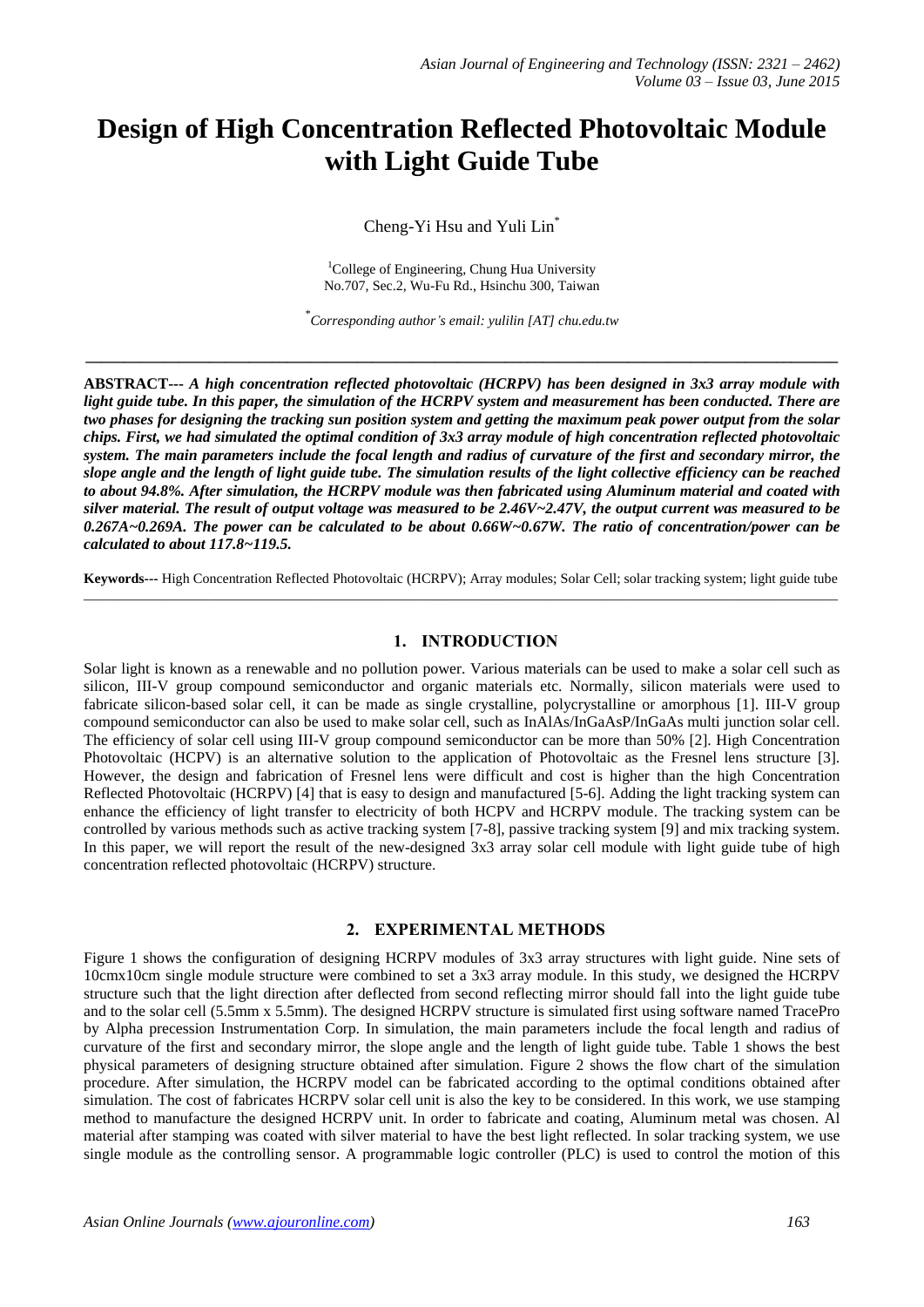new-designed solar tracking system. When the position is correct, the programmable logic controller IC can read all the output power of 3x3 array solar cells. If sensors have different output power, the program will be auto operated again.



Figure 1 Configurations of designing HCRPV modules of 3x3 array structures with light guide tube

| Object                                                  | Dimension /<br>Shape          | 3x3 array<br>structures  |                         |                                         |
|---------------------------------------------------------|-------------------------------|--------------------------|-------------------------|-----------------------------------------|
| light source                                            | power                         | 1000 Watts               |                         | <b>Build in model</b>                   |
|                                                         | light path                    | 10000 parallel           |                         |                                         |
| apex between                                            |                               |                          | Focal length / radius   | 1 <sup>st</sup> reflecting mirror       |
| 1st reflecting<br>mirror and light                      | distance                      | 500mm                    | Focal length / radius / |                                         |
| source                                                  | radius                        | $232$ mm                 | distance                | $2nd$ reflecting mirror                 |
| 1 <sup>st</sup> reflecting<br>mirror                    | Focal length                  | 113mm                    |                         |                                         |
|                                                         | f-number                      | 1.13                     |                         | Set up light source                     |
|                                                         | bottom hole                   | $10$ mm $\times 10$ mm   | length / slant angle /  |                                         |
|                                                         | Size $(\varphi_X \mathbb{H})$ | 10mm×6.37 mm             | dimension               | light guide tube                        |
| 2 <sup>nd</sup> reflecting<br>mirror                    | radius                        | 35.55mm                  |                         |                                         |
|                                                         | Focal length                  | $141$ mm                 |                         | Modify distance of 1 <sup>st</sup> and  |
|                                                         | Size $(\varphi x \ H)$        | $17.5$ mm $\times$ 5 mm  |                         | $2nd$ reflecting mirror                 |
| apex between<br>$1st$ and $2nd$<br>reflecting<br>mirror | distance                      | 102.8mm                  |                         | observation the focus<br>broad beam and |
| Light guide<br>tube                                     | Height                        | 30mm                     |                         | uniformity of light                     |
|                                                         | Angle                         | 5°                       |                         | Yes                                     |
| solar cell                                              | square size                   | $5.5$ mm $\times$ 5.5 mm |                         | <b>Finish simulation</b>                |

Table 1 The best physical parameters of designed mode obtained after simulation

# **3. RESULTS AND DISCUSSION**

Figure 3 (a) shows the configurations of light spot diagram with the light guide tube and Figure 3 (b) shows the light spot diagram without the light guide tube. It clearly indicates that uniform energy of light can be obtained by using the light guide tube. Figure 3 (c) shows the configurations of 3x3 array module and Figure 3 (d) shows the light spot diagram with the light guide tube. From simulation, uniform energy of light can be obtained from all nine modules. Furthermore, based on the designed structure, the focal length of apex distance was changing between 1st and 2nd reflecting. The designed structure with the physical parameters in Table 1 have the best focus efficient and uniform energy of lighter than other parameters. The best distance is designed to be 102.8mm corresponding to HCRPV module from the first mirror vertex to the secondary mirror vertex, the light collective efficiency can be reached to about 94.8%. The HCRPV module was installed on a smaller solar tracking system and tested. Table 2 decipts the measurement results of 3x3 array HCRPV module. From the measurement results of this 3x3 array HCRPV module, the output voltage was measured to be 2.46V~2.47V, the output current was measured to be 0.267A~0.269A. The power can be calculated about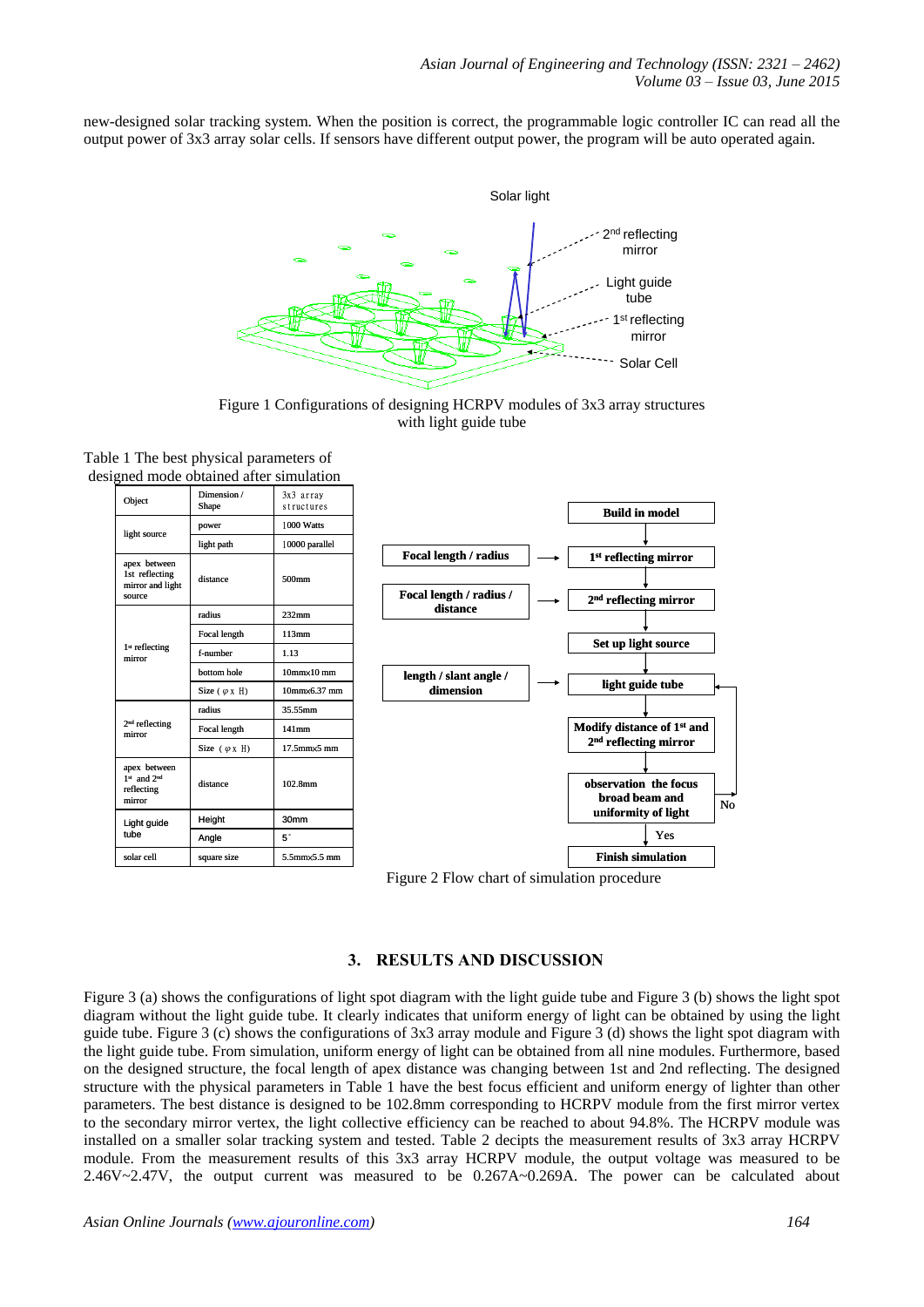0.66W~0.67W. The ratio of concentration/power is calculated to be 117.8~119.5. Figure 4 shows the fabricated HCRPV module within the light guide tube.



Figure 3 Configurations of desiged structures and simulation results: (a) light spot diagram with the light guide tube and (b) light spot diagram without the light guide tube and (c) 3x3 array modules and (d) light spot diagram of 3x3 array modules.

| Unit cell Number of<br>$3x3$ array | Ratio of Concentration | Voltage $(V)$ | Current $(A)$ | Power $(W)$ | Ratio of Concentration/Power |
|------------------------------------|------------------------|---------------|---------------|-------------|------------------------------|
| #1                                 | 78.5                   | 2.46          | 0.267         | 0.66        | 119.5                        |
| #2                                 | 78.5                   | 2.47          | 0.269         | 0.67        | 117.8                        |
| #3                                 | 78.5                   | 2.47          | 0.268         | 0.66        | 118.4                        |
| #4                                 | 78.5                   | 2.47          | 0.269         | 0.67        | 117.8                        |
| #5                                 | 78.5                   | 2.46          | 0.268         | 0.66        | 118.9                        |
| #6                                 | 78.5                   | 2.47          | 0.269         | 0.67        | 117.8                        |
| #7                                 | 78.5                   | 2.46          | 0.268         | 0.66        | 119.1                        |
| #8                                 | 78.5                   | 2.47          | 0.269         | 0.67        | 117.8                        |
| #9                                 | 78.5                   | 2.46          | 0.267         | 0.66        | 119.4                        |

Table 2 Measurement results of 3x3 array HCRPV module with the light guide tube.